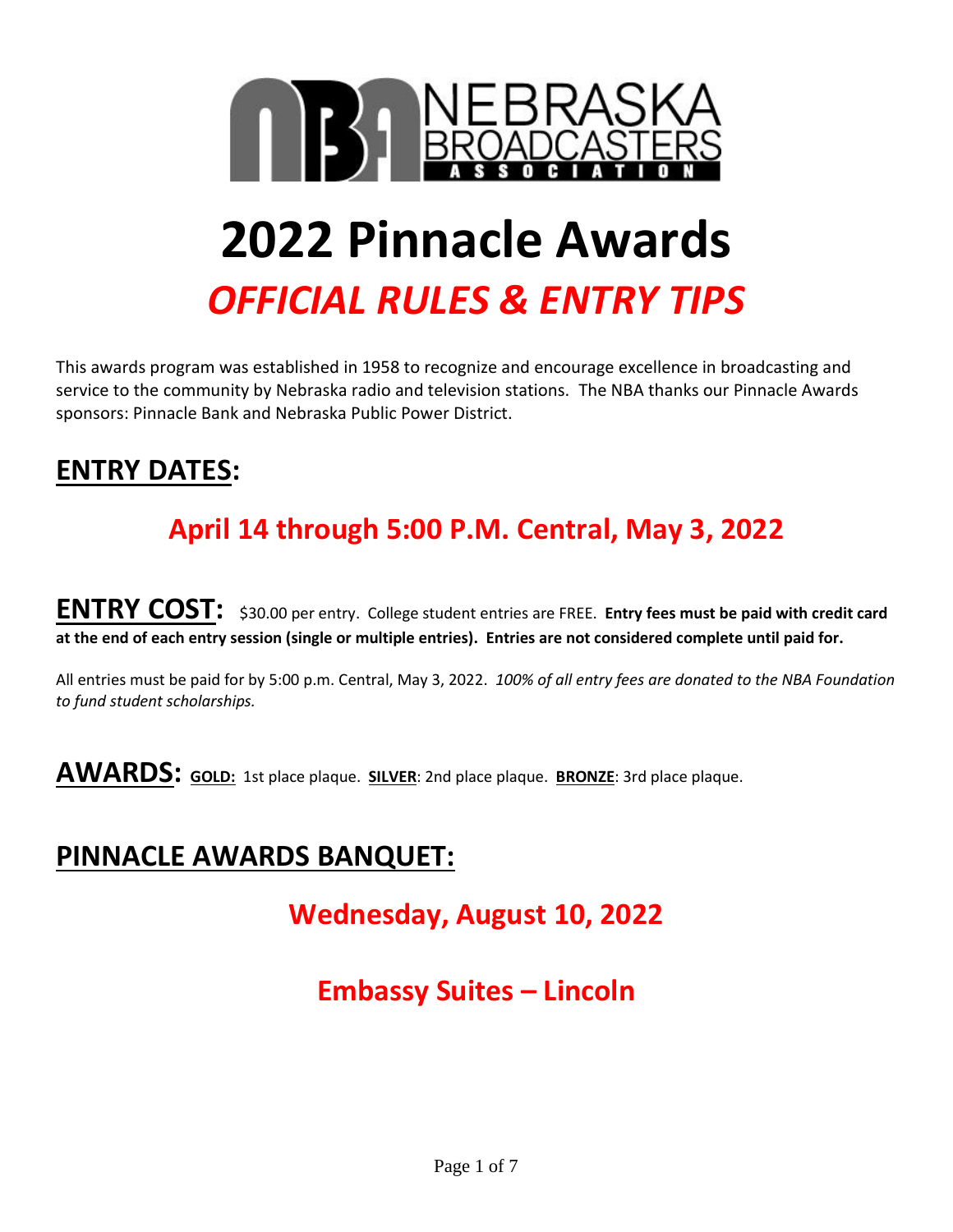**ADVICE:** Get familiar with the entry process during our **"practice window" from April 1 – April 7, 2022**. Once the official entry window opens, DO NOT wait until the last day to submit your entries. Too many late entries can stress the entry site and limits the NBA's ability to answer last-minute questions.

## **USING THE "ROCK OUR AWARDS" ONLINE ENTRY SYSTEM:**

Rock Our Awards is fast and easy to use! **Please see pages 6 & 7 for helpful tips.**

**JUDGING:** Broadcasters from another state judge all NBA entries. The number of awards given is at the judges' discretion. If judges deem no entries in any category represent "excellence" no awards will be given.

## **SIGNIFICANT CHANGES FOR 2022:** 1) All long form entries (newscasts, public affairs

programs, play by play broadcasts, etc.) **cannot exceed 7 minutes in length** and can only be edited to remove spots & promos; editing of long form programs into a "best of" compilation is not allowed. 2) **"Service to Community"** has been **replaced with "Station-Originated Community Service Project."**

### **OFFICIAL RULES:** *Rules apply to Radio, TV and College Student entries*

1) There are SEPARATE contests and awards for Radio stations, Television stations and College Student entries.

2) Only locally produced content created and aired by local NBA member stations are eligible. Entries that appeared solely on a station website or station-affiliated website are **NOT** eligible except where noted.

3) **ALL ENTRIES MUST HAVE FIRST AIRED BETWEEN April 1, 2021 and March 31, 2022,** on an NBA-member radio or TV station in good standing**.** Any entries found to have first aired outside of these dates will be disqualified and if having subsequently won an award, said award will be rescinded.

4) All entries for **Best Newscast, Best Sportscast and Best Weathercast (TV) must have aired on February 22, 2022.**

5) Categories not meeting a minimum of four (4) entries from at least three (3) different SEU's will not be judged and related entry fees will be refunded.

6) Programs and/or segments must be submitted as they actually appeared over the air, excluding commercials & promos, and **NOT** otherwise edited; (video & audio clips are limited to 7 minutes). You may NOT enter a highlighted, edited, "best moments" version of any program, whether sports or news or any other category, but you should remove all commercials & promos that aired within the segment submitted.

7) You may submit entries in as few as one or as many as all categories.

8) The same entry may not be submitted in more than one category.

9) Only entries that have aired on NBA member broadcast stations/platforms as noted are eligible.

10) Entries are not considered complete until paid for; payment deadline is 5:00 p.m. CDT, 5/3/2022.

11) Please follow the entry instructions you will find on [www.rockourawards.com](http://www.rockourawards.com/)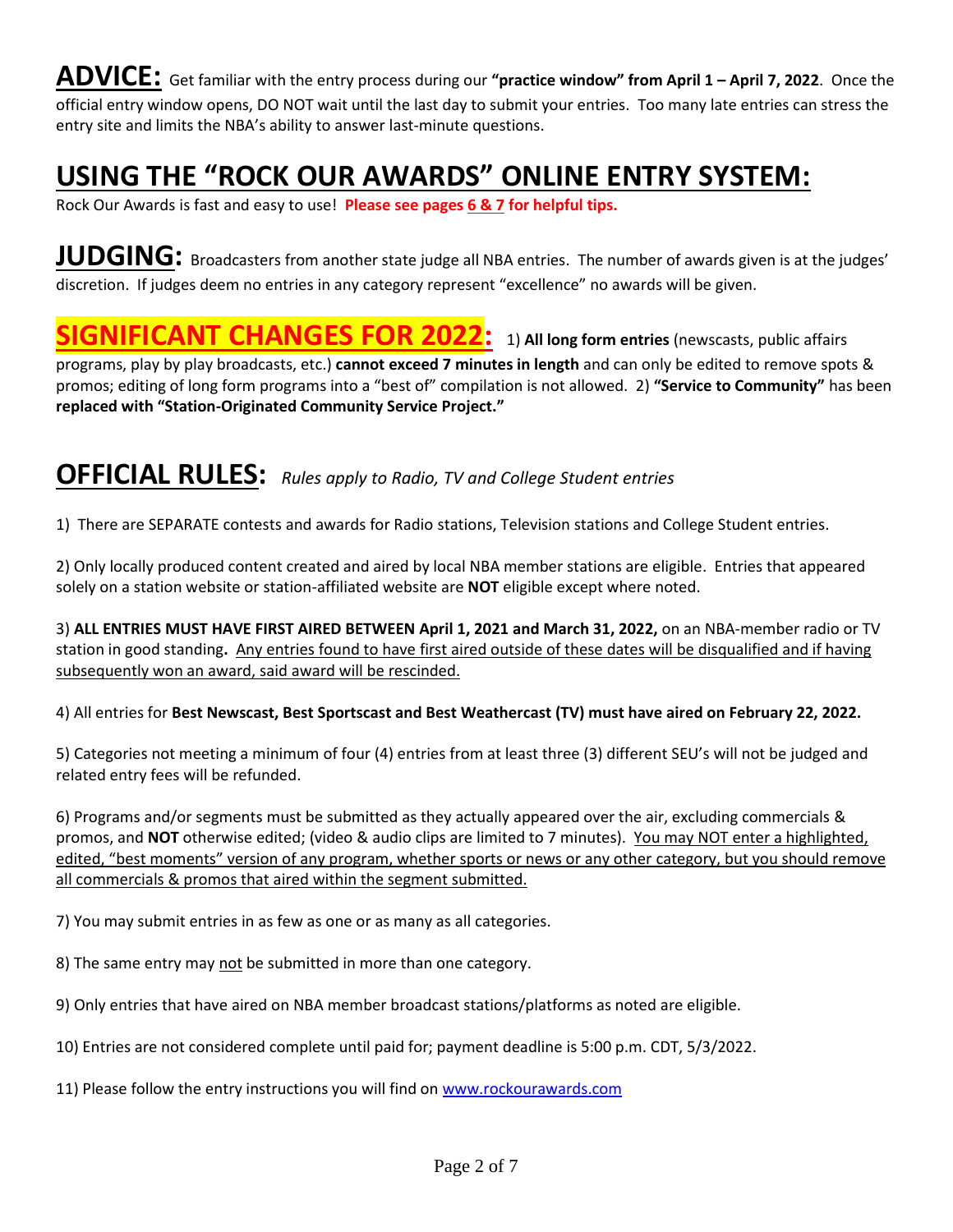## **CATEGORIES:**

#### **1. STATION-ORIGINATED COMMUNITY SERVICE PROJECT (***3 entries/station, max.)*

• One project with single or multiple beneficiaries that is originated by your station and promoted exclusively by your station. (This is NOT an award for your promotional support of a campaign or event originated or run by another entity). This category is meant to display the contributions that your station has made for the betterment of your community. Submission for this category must include: 1) broadcast example(s) from PSAs to full programs no more than 7 minutes in length; 2) a narrative, not over one typed page (PDF format). Stations may also submit up to 3 pages of other materials such as photos and testimonials.

#### **2.****SERVICE TO CHILDREN (***3 entries/station, max.)*

• Any program or program series developed to serve the education and informational needs of children ages 16 or under; or, any public service announcement, series of announcements or short subjects for the benefit of children in the local listening or viewing audience. Program submission cannot exceed 7 minutes in length.

#### **3. SERVICE TO BUSINESS, INDUSTRY, GOVERNMENT OR EDUCATION (***3 entries /station, max.)*

• Any program, program series, public service announcement or series of public service announcements devoted to advancing the positive interest of any classification above. Program submission cannot exceed 7 minutes in length.

#### **4. SERVICE TO AGRICULTURE (***3 entries/station, max.)*

- Any program, program series, public service announcement or series of public service announcements devoted to advancing the positive interest of agriculture. Program submission cannot exceed 7 minutes in length.
- **5. BEST SPOT NEWS REPORTING (***3 entries/station, max.)* Submission cannot exceed 7 minutes in length.
- **6. BEST CONTINUING COVERAGE OF A NEWS STORY** *(3 entries/station, max.)* Submission cannot exceed 7 minutes in length.
- **7. BEST IN-DEPTH OR INVESTIGATIVE STORY OR SERIES (***3 entries/station, max.)* Submission cannot exceed 7 minutes in length.

#### **8. BEST NEWSCAST**

• Newscast can be edited only to exclude commercials/promos. **Only one newscast that aired on Tuesday February 22, 2022 can be submitted.** Submission cannot exceed 7 minutes in length.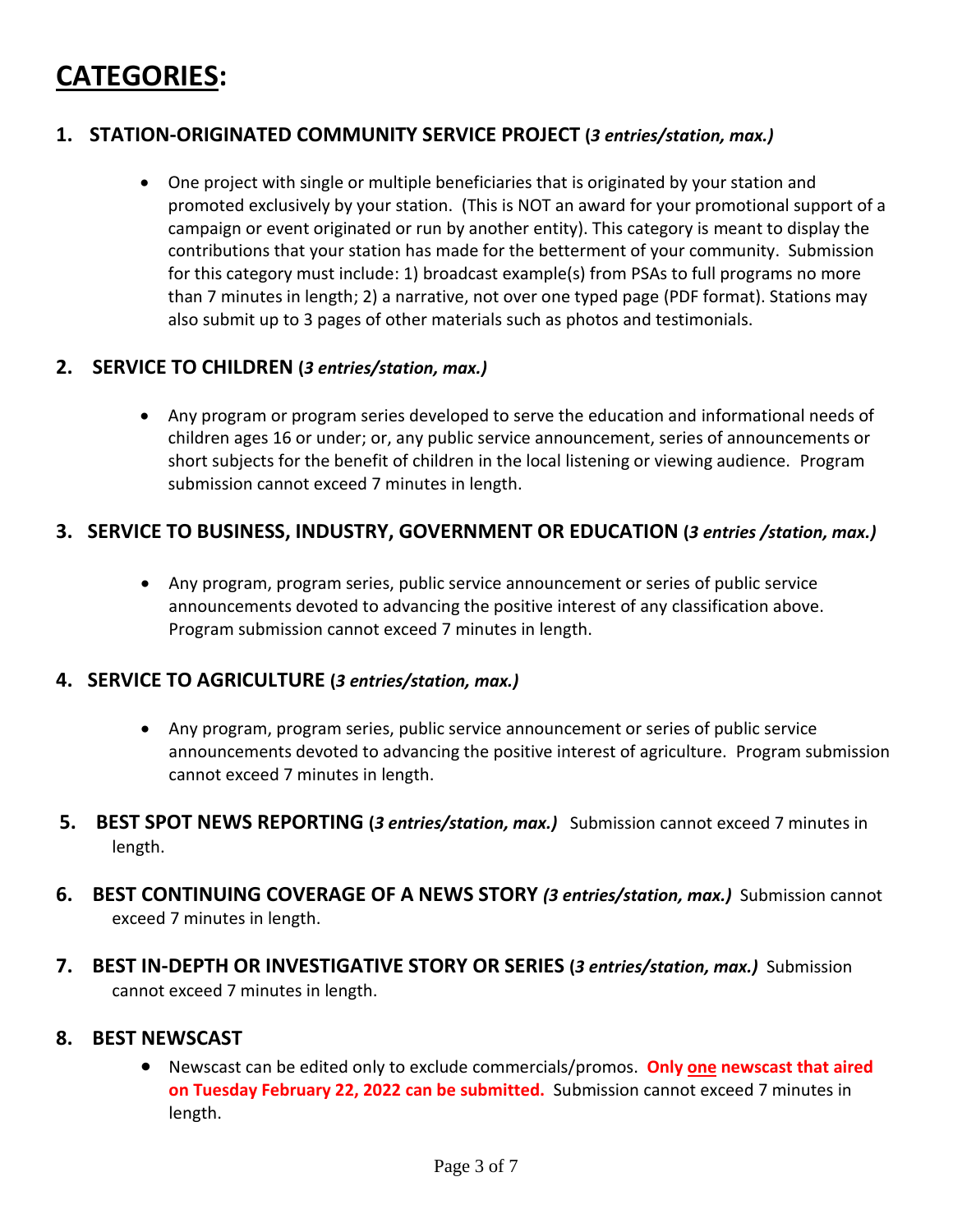#### **9. BEST WEATHERCAST (TV only)**

• Weathercast can be edited only to exclude commercials/promos. **Only one weathercast that aired on Tuesday February 22, 2022 can be submitted.** Submission cannot exceed 7 minutes in length.

#### **10. BEST SPOT WEATHER (Radio and TV) (***3 entries/station, max.)*

• A locally produced weather report focused on a weather "event" (blizzard, tornado, severe thunderstorm, extreme heat, etc.). Up to 7 minutes in length, unedited (other than removal of commercials/promos).

#### **11. BEST SPORTS PLAY-BY-PLAY (RADIO) / ON THE SCENE SPORTS REPORTING (TV)**

 **(3 entries/station, max. Limit play by play to one game per entry.)** Entries cannot be edited into a series of "best of" moments of a broadcast and cannot exceed 7 minutes in length.

**12. BEST IN-DEPTH SPORTS STORY OR SERIES (***3 entries/station, max.)*Submission cannot exceed 7 minutes in length.

#### **13. BEST SPORTSCAST**

• Sportscast can be edited only to exclude commercials/promos. **Only one sportscast that aired on Tuesday, February 22, 2022 can be submitted.** Submission cannot exceed 7 minutes in length.

#### **14. BEST COMMERCIAL (***5 spots/station, max.)*

• Best client commercial, any common length up to 60 seconds.

#### **15. BEST PROMOTIONAL ANNOUNCEMENT (***5 promos/station, max)*

• Best promotional spot announcement to promote station brand or image, person, program or station event; written, produced & edited by station. Any length up to 60 seconds.

#### **16. BEST USE OF MULTIMEDIA JOURNALISM** *(3 entries/station, max.)*

• Best coverage of a single story using audio, video, online and social media elements. Audio & video elements cannot exceed 7 minutes in length.

#### **17. BEST ONLINE-ONLY VIDEO** *(3 entries/station, max.)*

• *For the many NBA stations with video content that airs EXCLUSIVELY on the internet.* Entries cannot be edited into a series of "best of" moments of a video. Submission cannot exceed 7 minutes in length.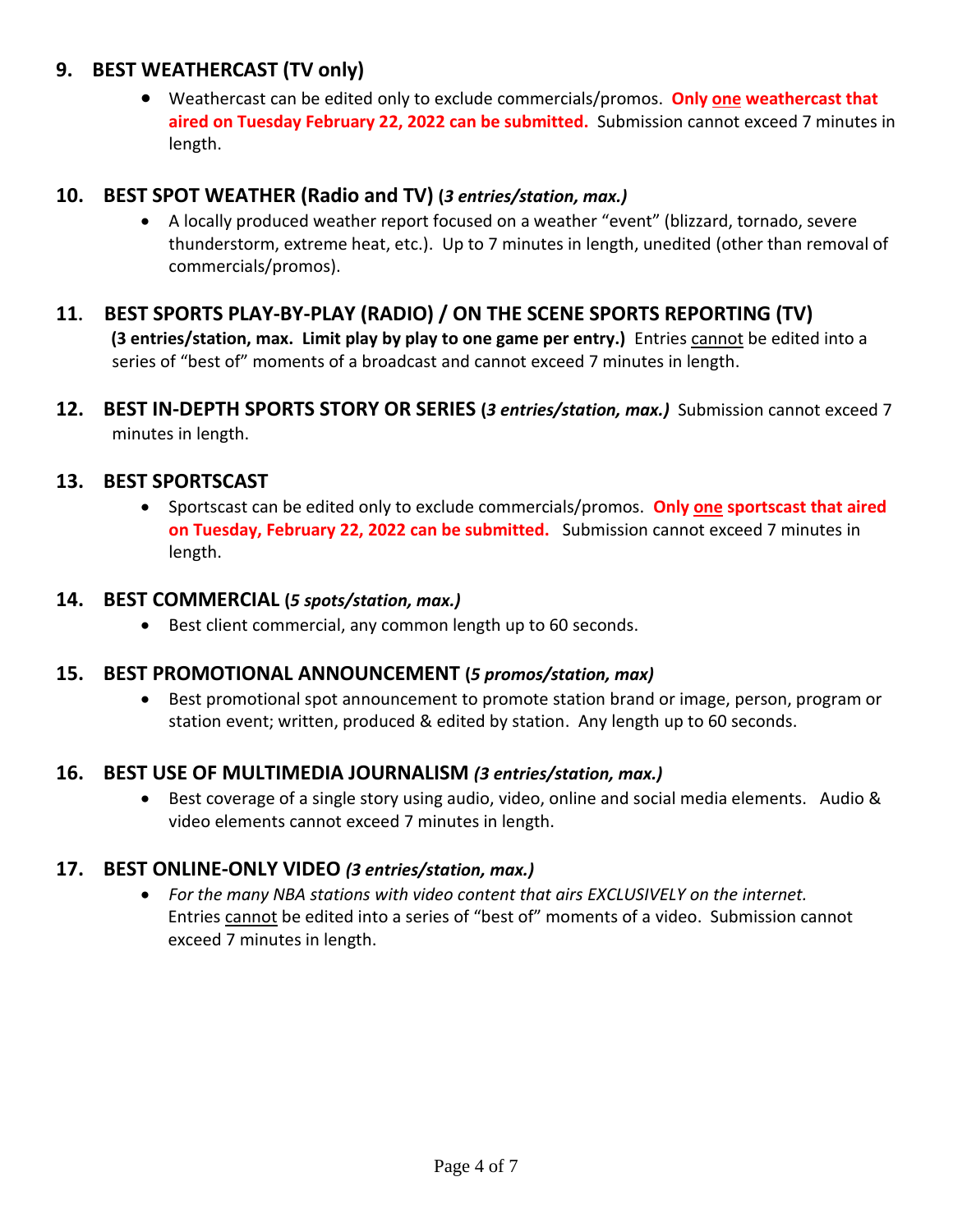## **COLLEGE STUDENT CATEGORIES: Radio AND Television**

**Student category entries must have been created by students while enrolled either at a college with a NBA member station or an affiliated college program. Entries must have been broadcast on radio or television, or through a channel offered by a cable TV provider.**

- **1. Best Public Service Announcement:** :60 or less. Single entry.
- **2. Best Promotional Announcement:** :60 or less. Single entry.
- **3. Best News Story:** Up to 3 minutes in length, reported in a regularly scheduled program. Single entry.
- **4. Best News Feature:** Up to 5 minutes in length, as a portion of a regularly scheduled program or specialty report. Single entry.
- **5. Best Sports News Story:** Up to 3 minutes in length, reported in sports or a regularly scheduled program. Single entry.
- **6. Best Live Sports Event:** Any length up to 7 minutes of one event. Single entry.

## **RockOurAwards.com Entry Instructions**

→Log in or create your RockOurAwards.com account. Create a profile (username and password) by clicking the "Register" button on the top of the [RockOurAwards.com](http://www.rockourawards.com/) homepage. Complete the information, click submit and you'll be taken to the Nebraska Broadcasters Association homepage. **Forgot your password**? Email [info@rockourawards.com](mailto:info@rockourawards.com)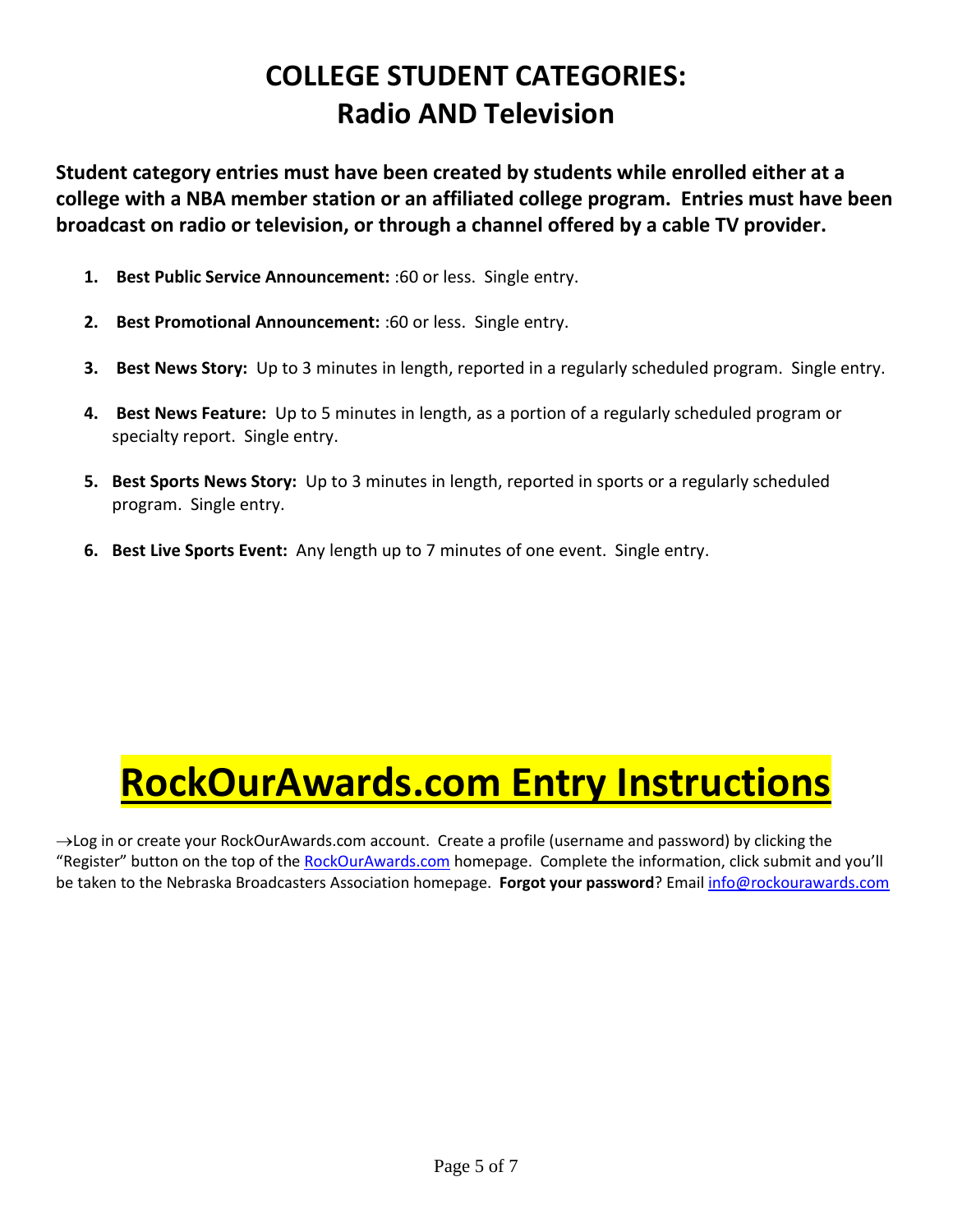

 $REG$ 

#### **Register Form**

| Sample Broadcasting Co. |             |
|-------------------------|-------------|
| <b>WTST</b>             |             |
| Nebraska                | v           |
| Radio                   | ÷           |
| Joseph                  | Smith       |
| jsmith@sample.com       | sampleradio |
|                         |             |

→From the homepage you can review Pinnacle Awards rules, submit an entry, view and edit an entry, or edit your station's information using the buttons on the right.

| <b>STATION</b><br><b>ROCK OUR AWARD?</b>    | MY BILLING<br>TRANSACTION | LOG OUT<br>FAQS<br>CONTACT US |
|---------------------------------------------|---------------------------|-------------------------------|
|                                             | <b>STATION DETAILS</b>    | RockOurAwards                 |
|                                             | Company:<br>User:         | Jordan Walton                 |
|                                             | State:                    | Nebraska                      |
|                                             | <b>Station Type:</b>      | TV                            |
|                                             | <b>My Total Entries:</b>  | $\boxed{0}$                   |
|                                             |                           | <b>Entry Form</b>             |
|                                             |                           | <b>View My Entries</b>        |
| N<br>S<br>S<br>$\bf{0}$<br>C<br>0<br>A<br>A |                           | <b>Edit My Station</b>        |
| <b>2021 Pinnacle Awards</b>                 |                           | Log Out                       |

Sponsored by Pinnacle Bank and Nebraska Public Power District

→To enter a category, click blue "Entry Form" and fill in the information. The headline/title should be what you would want shown on a plaque. Please note the blue "Submit" button is on the bottom left of the entry page.